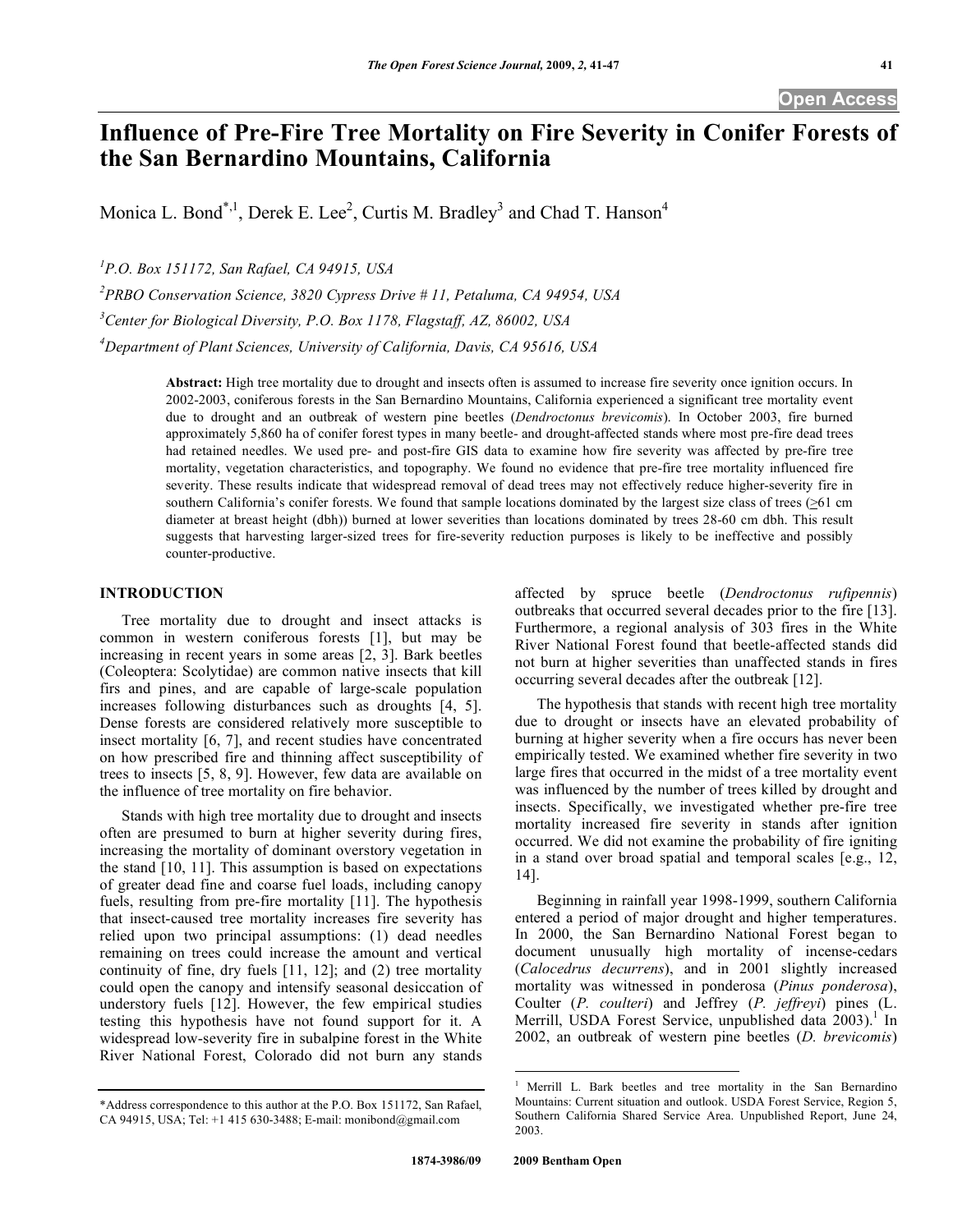resulted in what the USDA Forest Service identified as 'above background' mortality levels of ponderosa and Coulter pines, and many other conifer tree species were dying from drought alone (L. Merrill, USDA Forest Service, unpublished data 2003). In the first half of 2003, both western pine beetles and mountain pine beetles (*D. ponderosae*) were actively colonizing and killing thousands of conifer trees. By April 2003, the San Bernardino National Forest had mapped approximately 70,000 ha with elevated levels of conifer mortality (L. Merrill, USDA Forest Service, unpublished data 2003).

 In late October 2003, one year after the beginning of the beetle population outbreak, two large human-ignited fires merged together in the San Bernardino Mountains and burned 5,863 ha of conifer and conifer-hardwood forest types, including stands with high levels of tree mortality due to drought and insects (Fig. **1**). The Old and Grand-Prix fires were driven by hot Santa Ana winds which typically sweep through southern California during the fall [15]. No widespread harvest of the beetle- and drought-killed trees had occurred at the time of the fires.

# **MATERIALS AND METHODOLOGY**

 We selected the San Bernardino Mountains study area because of the existence of Geographic Information System (GIS) layers depicting structural characteristics of vegetation, topography, pre-fire tree mortality immediately prior to the fires, and fire severity, allowing us to investigate the influence of numbers of recently dead trees on fire severity. We simultaneously investigated the effects of topography (slope and aspect), tree size, and canopy cover on fire severity in burned stands, because these factors also are known to influence fire behavior [16, 17].

Conifer forests in the San Bernardino Mountains consist of mixed-evergreen forests [18] below 1,500 m, and ponderosa pine, Jeffrey pine, Coulter pine, white fir (*Abies concolor*)–sugar pine (*P. lambertiana*), and bigcone Douglas-fir (*Pseudotsuga macrocarpa*) stands above 1,500 m [19, 20]. Various combinations of white fir, Jeffrey pine, ponderosa pine, Coulter pine, sugar pine, incense-cedar, and black oak *(Quercus kelloggii*) occur at higher elevations, and canyon live oak (*Q. chrysolepis*) and bigcone Douglas-fir



**Fig. (1).** Perimeters of the 2003 Old and Grand-Prix fires and RdNBR fire severity (low/unburned, moderate, moderate/high) within conifer forest types (Jeffrey Pine, Sierra Mixed Conifer, Montane Hardwood-Conifer). White areas within the fire perimeter are non-conifer vegetation.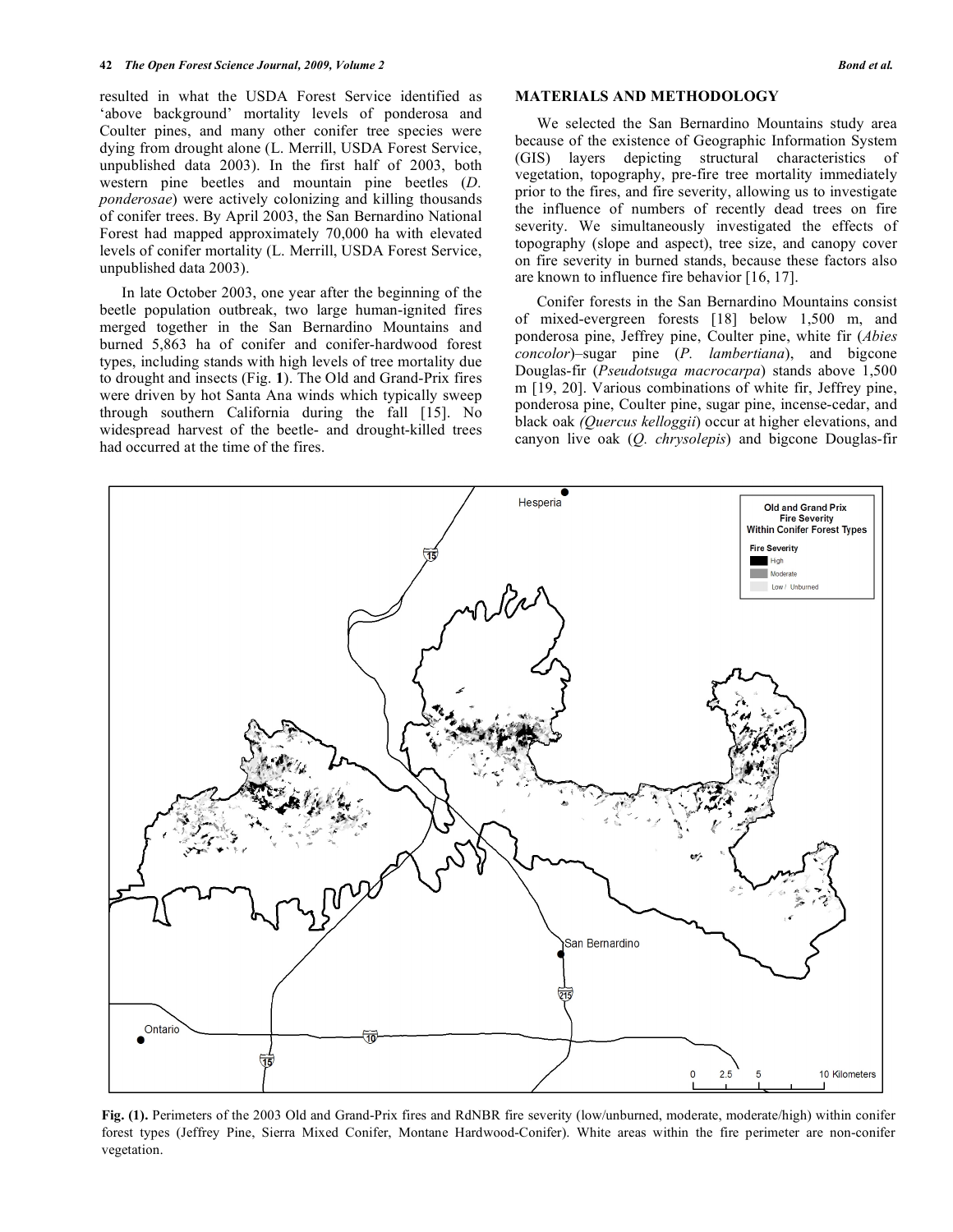dominate at lower elevations [21]. Historic fire return intervals in these forests were variable, with some forest types exhibiting relatively longer fire-free intervals associated with mixed-severity fire effects [20].

 We acquired GIS data on vegetation type and structure [22] and pre-fire tree mortality [23] from the USDA Forest Service and GIS data on fire severity [24] and topography [25] from the US Geological Survey. The detailed methodology used by the agencies to create these GIS maps was explained in the metadata for the layers, and is summarized here. Our variables of interest were vegetation type, size of dominant trees, canopy cover, slope, aspect, number of dead trees per ha prior to the fire, and fire severity.

 Vegetation type, size class of dominant trees, and canopy cover were derived from a map of existing vegetation from 2002-2003 (EVEG Tiles) [22]. The vegetation layer was generated using a combination of automated systematic procedures, remote-sensing classification, and photo editing and ground surveys to reduce bias while mapping large areas. Minimum mapping size for contrasting vegetation conditions based on cover type, vegetation type, tree cover, and diameter class was 1 ha and pixel size was 30 m.

 Cover types were delineated using Landsat Thematic Mapper imagery into the following broad classes: (1) Conifer  $=$  >10% conifer cover as dominant type; (2) Mix  $=$ >10% tree cover and 20-90% hardwood cover; (3) Hardwood  $=$  >10% hardwood cover as dominant type; (4) Shrub  $=$  >10% shrub cover as dominant type; (5) Grass =  $>10\%$  grass cover as dominant type; (6) Barren = <10% cover of any natural vegetation; (7) Agriculture; (8) Urban; and (9) Ice/snow. Attributes including tree cover from above and overstory tree diameter interpreted from aerial photography and satellite imagery were then mapped within the cover type classes and used to develop additional classifications. We used California Wildlife Habitat Relations (WHR) [26] to describe specific vegetation types, canopy cover, and tree size-class. "*WHR vegetation type,*" is derived primarily from CALVEG cover type and relative cover of conifer and hardwood trees for mixed vegetation types. For our study area, the *WHR vegetation types* consisted of Jeffrey Pine, Sierra Mixed Conifer, Montane Hardwood-Conifer, Eastside Pine, and Closed-cone Pine-Cypress. "*WHR density*" is a measure of tree density indexed by percent canopy cover and included: Sparse (10.0-24.9%), Poor (25.0-39.9%), Moderate (40.0-59.9%), and Dense (>60%). "*WHR size*" identified size classes of overstory trees. *WHR size* included the following three classes: WHR size  $3 =$  dominated by trees 15-27 cm dbh; WHR size  $4 =$ dominated by trees  $28-60$  cm dbh; WHR size  $5 =$  dominated by trees  $\geq 61$  cm dbh.

 The GIS layer depicting tree mortality was created from annual aerial surveys conducted by the USDA Forest Service. Current-year tree mortality from 2001-2003 was sketch-mapped by an aerial observer who quantified the number of yellow to reddish brown trees. Polygons were categorized by mortality type (drought or insect kill) and number of trees affected per acre (we converted acres to hectares for this study). Generally, areas with <1 tree per acre of mortality were considered to have background levels of mortality and were not usually mapped during the flight.

The resulting layer is a vector data set of polygons each associated with a level of tree mortality for that year. Each year's layer was non-cumulative with respect to numbers of dead trees; however, we used only the 2003 GIS map in our analyses because (1) prior to 2003, few polygons showed above-background levels of mortality within the fire perimeter and (2) we were interested only in very recent mortality since these trees were most likely to have retained dead needles to potentially contribute to fire severity. Therefore, the actual number of all dead trees in a given polygon was likely higher than reported herein.

 The fire severity GIS data of the 2003 Old and Grand Prix fires were derived from Landsat Thematic Mapper data. Pre-fire and post-fire data were used to create a Relative delta Normalized Burn Ratio (RdNBR) image, which portrays fire severity to vegetation within a fire while accounting for variation in pre-fire live tree cover, as described in Miller and Thode [27]. Because we were interested in ascertaining whether pre-fire tree mortality influenced fire severity, we used a relative rather than absolute index. Absolute dNBR measures how much vegetation was killed by the fire, while RdNBR measures the amount of vegetation killed in relation to the amount of prefire vegetation [27]. Miller and Thode [27] found that RdNBR more accurately classified high-severity fire effects than dNBR in heterogeneous landscapes with variable amounts of pre-fire vegetation, such as our study area in the San Bernardino Mountains. Higher RdNBR values are correlated with more severe burning of vegetation. The RdNBR image was classified into 4 classes of fire severity based on cutoff thresholds informed by field data collected on understory, midstory, and overstory vegetation one year post-fire on several fires from 2001 through 2004 using Composite Burn Index (CBI) protocols [27]. We used CBI classifications because they provide information about fire effects on all vegetation strata from the forest floor to the upper canopy, and are a useful and easily understood measurement for managers.

 The fire severity map identified 4 classes of fire severity. "*Unchanged*" included areas in which conditions one year after the fire were indistinguishable from pre-fire conditions. "*Low Severity*" represented areas of surface fire with little change in cover and little mortality of the dominant vegetation. "*Moderate Severity*" was between low and high and represented a mixture of effects on the dominant vegetation. "*High Severity*" represented areas where the dominant vegetation had high to complete mortality of canopy foliage due to the fire. We used this classification system to represent the severity of fire in the forest canopy in our analyses. For areas mapped as high severity using RdNBR, we categorized these as "moderate/high severity" because RdNBR measures fire-induced mortality of canopy foliage, rather than tree mortality. The RdNBR high-severity mapping category has a lower threshold of 80% canopy mortality, which equates to 65% tree mortality for trees >20 cm dbh [28]. Basal area mortality would likely be somewhat lower than 65%, since the larger trees that dominate in terms of basal area are less fire-susceptible than the abundant small trees that dominate in terms of tree density [29].

 The GIS layers of vegetation type and structure, pre-fire tree mortality, and a Digital Elevation Model [25] were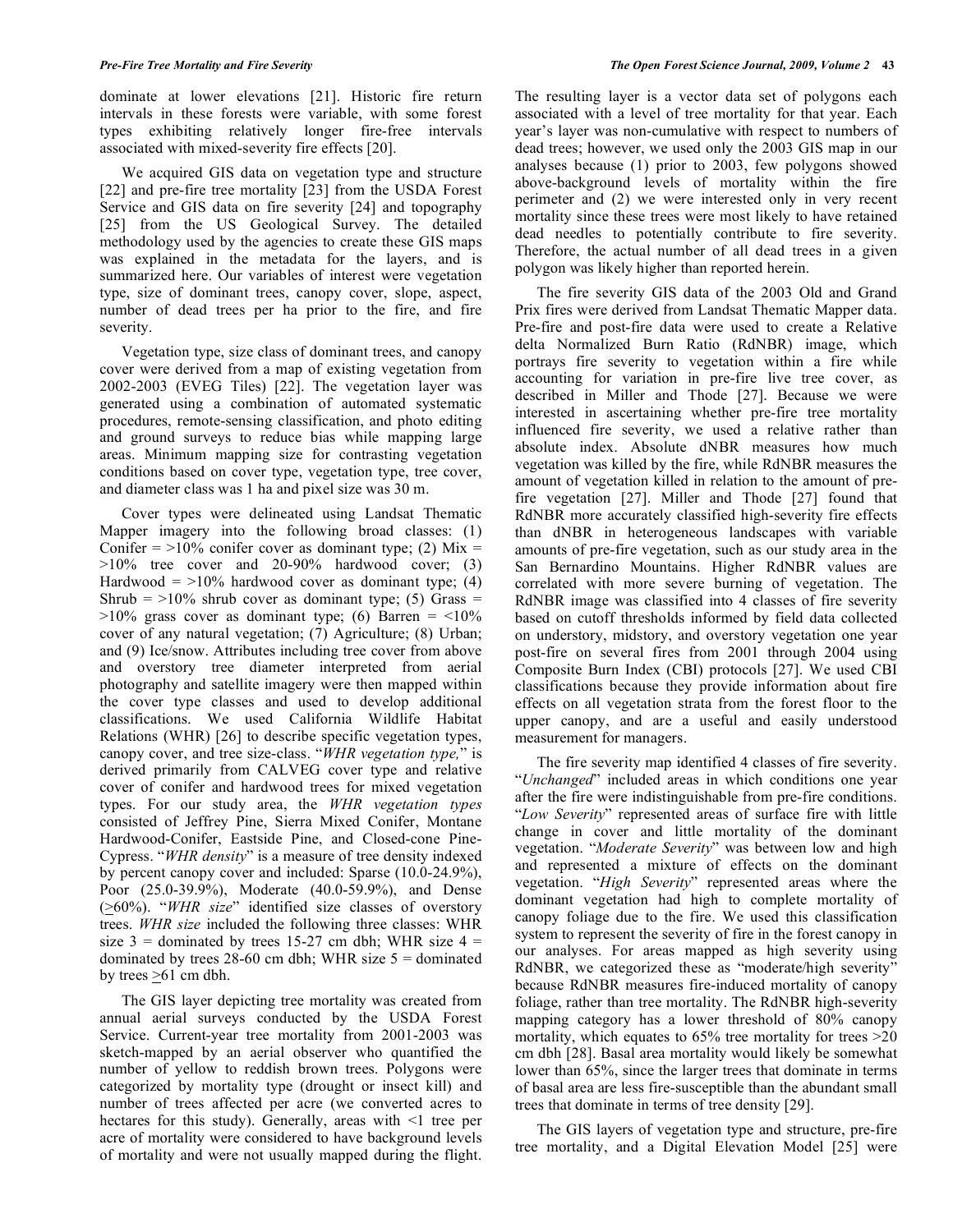clipped to the Old and Grand Prix fire perimeters. We selected conifer and mixed hardwood-conifer type polygons from within the vegetation layer for analyses. We generated 500 randomly located points throughout the conifer and mixed hardwood-conifer forest types to create a table of sample stand locations. At each sample location we determined the values of the variables: (1) *slope* [%]; (2) *aspect* [degrees]; (3) *mortality* [drought and beetle killed only] expressed as the number of dead trees per ha from year 2003; (4) *WHR vegetation type*; (5) *WHR size*; (6) *WHR density*; and (7) *fire severity*.

 We removed 31 locations from our sample due to small sample sizes within specific categories, including: (1) the 5 locations where *WHR size* = 3; (2) 8 locations of various *WHR vegetation types* that had <5 samples in categories; and (3) 18 locations in the Closed-Cone Pine-Cypress type. Final sample size was 469 random points in *WHR types* Jeffrey Pine, Sierra Mixed Conifer, and Montane Hardwood-Conifer (hereafter conifer forest), in *WHR size* classes 4 and 5. *WHR densities* were modified from categorical variables to the mean value of each category (17.5%, 32.5%, 50%, and 80%). Pre-fire tree mortality data was expressed in terms of total number of dead trees per ha in 2003 (immediately prior to the October fires).

 We analyzed how fire severity was affected by pre-fire insect and drought mortality along with topography, tree size, and canopy cover variables using two model structures best suited to categorical response variables: binomial and rank-ordered logistic. For the binomial method, we created a generalized linear model (GLM) using a binomial error structure and a logit link function to examine the effects of explanatory variables on the probability that each randomly selected location experienced moderate/high severity fire. The binomial response variable was moderate/high severity  $burn = 1$ ; and unchanged, low, or moderate severity burn = 0. For the rank-ordered method we performed ordered logistic regression (OLR) to fit an ordered logit model examining how explanatory variables affected the probability that each randomly selected location burned at low, moderate, or moderate/high severity. Our response variable, *fire severity*, was treated as ordinal under the assumption that the levels of *fire severity* have a natural ordering (low to moderate/high), but the distances between adjacent levels are unspecified. All analyses were performed using Stata 8.2 (Stata Corp. 2004, College Station, Texas 77845).

 We generated binomial categorical variables for *aspect* (south, east, and west), *WHR type* (Sierra Mixed Conifer and Montane Hardwood-Conifer), and *WHR size* 5, conditioning the model on north-facing slopes of Jeffrey Pine dominated by trees 28-60 cm dbh (*WHR size* 4). *WHR density* was included to control for variation in stand density (canopy cover) within mortality polygons and across the landscape. *Slope*, *aspect*, *WHR size*, and *WHR vegetation type* variables were included because all of these factors can influence fire behavior [16, 17].

 We used trend surface analysis to model broadscale spatial pattern in the burn-severity data as a control for spatial autocorrelation. This methodology has two primary aims [30, 31]: (1) to guard against false correlations between fire severity and explanatory variables, as may arise when an unmeasured environmental factor causes a common spatial

structure in fire severity and in the measured explanatory variables; and (2) to determine if there is a substantial amount of broadscale spatially structured variation in the fire-severity data that is unexplained by the measured explanatory variables. We fitted a trend surface to fire severity by including variables for *x* and *y* spatial coordinates of each sample location, polynomial terms up to the thirddegree, and interactions. Prior to analysis, *x* and *y* were centered on their respective means to reduce collinearity with higher-order terms [31] and standardized to unit variance. Nonsignificant ( $P > 0.05$ ) trend surface terms were removed by stepwise selection.

## **RESULTS**

 Fire severity in the Old and Grand Prix fires was highly variable, as is typical of forest fires, leaving patches of unburned and lightly burned areas intermixed with moderate and moderate/high severity patches (Fig. **1**). Throughout conifer forest, the fires burned 1,882 ha (32%) at moderate/high severity; 2,010 ha (34%) at moderate severity; 1,385 ha (24%) at low severity; and 586 ha (10%) remained unchanged. The distribution of fire severity categories of our sample locations closely matched the distribution of fire severities in conifer forest throughout the study area (32% at moderate/high severity; 34% at moderate severity; 23% at low severity; and 12% remained unchanged). Tree mortality due to drought and beetle infestation prior to the fire ranged from an average of 0 to 21.83 dead trees per ha in each polygon. In smaller patches within a polygon the density of dead trees may have been much higher. Fifty percent of our sample locations had no pre-fire tree mortality above background level. Of the remaining 50% of our sample locations with above-background tree mortality levels, most observations were evenly distributed among four categories:  $(1)$  < 2.47; (2) 7.41-12.35; (3) 14.83; and (4) 19.77-22.24 dead trees per ha. The original data were reported in these categories and were expressed in terms of dead trees per acre. We converted acres to hectares to derive our dead tree density values.

 The GLM indicated that pre-fire tree mortality due to drought and beetle infestation did not significantly affect the probability that a location within the fire burned at moderate/high severity  $(P = 0.88$ ; Table 1), while controlling for the effects of topography and vegetation characteristics. Burned locations in Montane Hardwood-Conifer vegetation were significantly more likely  $(P = 0.04)$  to burn at moderate/high severity than locations in Sierra Mixed Conifer or Jeffrey Pine vegetation. Western aspect decreased the probability of moderate/high severity fire  $(P < 0.10)$ ; Table 1). The pseudo  $r^2$  value was 0.067, indicating that  $7\%$ of the variation in probability of high-severity fire was explained by our model.

 Similarly, the OLR indicated that pre-fire tree mortality did not increase the probability that a location within the fire area burned at higher severity ( $P = 0.53$ ; Table 2). Montane Hardwood-Conifer vegetation significantly increased the probability that a location burned at higher severity than Sierra Mixed Conifer or Jeffrey Pine vegetation (*P* < 0.001; Table **2**). Sample locations with western aspect and those dominated by trees  $>61$  cm dbh were more likely ( $P < 0.10$ ) to burn at lower severities relative to locations with north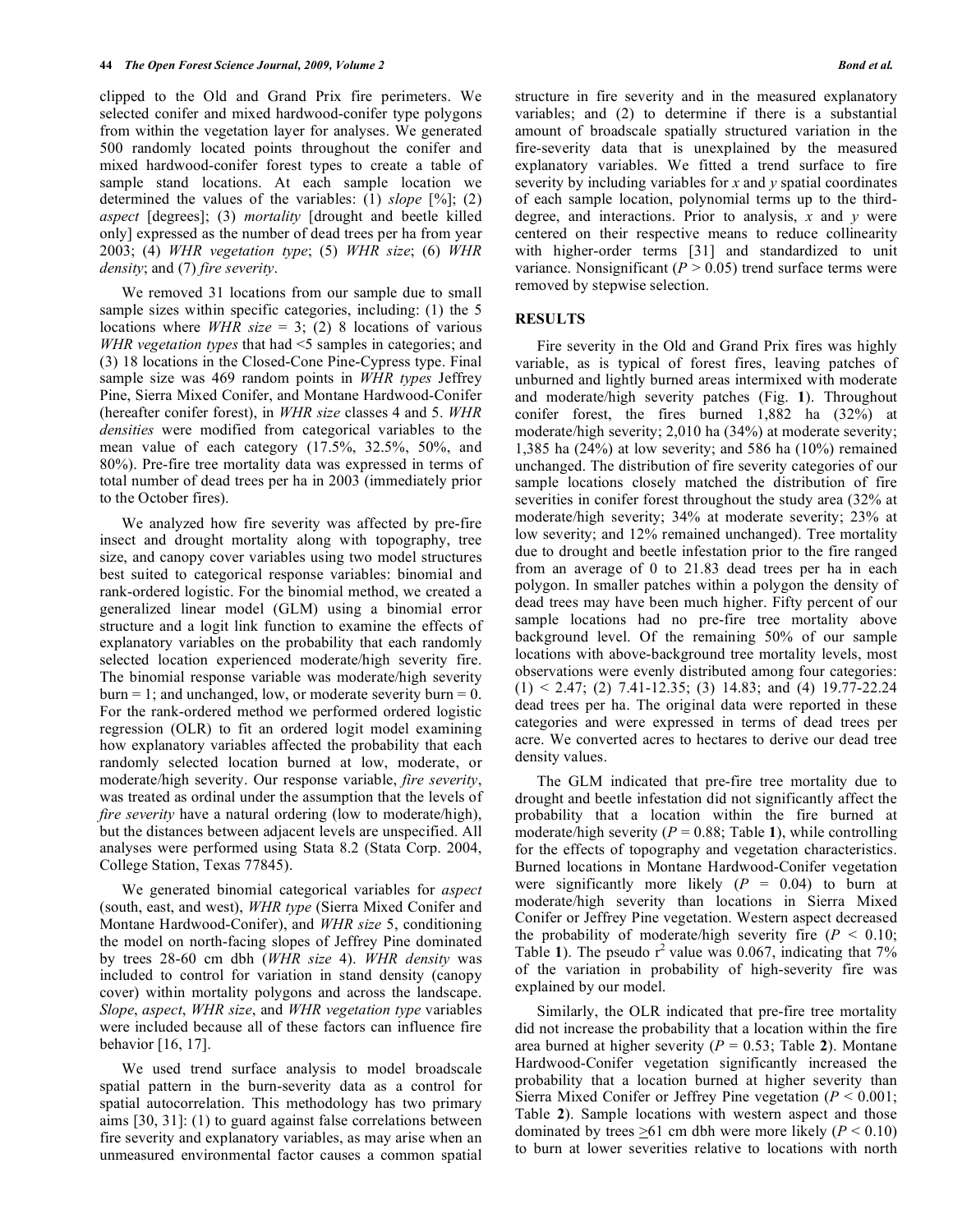**Table 1. Table of Coefficients from a Binomial Generalized Linear Model (GLM) Examining Effects of Pre-fire Tree Mortality, Slope, Aspect, Vegetation Type, Tree Size Class, and Canopy Cover Class on Probability of Moderate/High Severity Fire in Conifer Types within the October 2003 Old and Grand Prix Fires in the San Bernardino National Forest, California (***n*  **= 469).** 

| Variable                       | Coeff.   | <b>SE</b>  | z       | P >  z | 95% CI   |           |
|--------------------------------|----------|------------|---------|--------|----------|-----------|
| Insect/drought mortality       | 0.005    | 0.035      | 0.15    | 0.882  | $-0.064$ | 0.074     |
| Slope                          | 0.001    | 0.002      | 0.35    | 0.726  | $-0.002$ | 0.003     |
| East                           | $-0.062$ | 0.263      | $-0.24$ | 0.812  | $-0.577$ | 0.452     |
| South                          | $-0.293$ | 0.345      | $-0.85$ | 0.395  | $-0.970$ | 0.383     |
| West **                        | $-0.585$ | 0.300      | $-1.95$ | 0.051  | $-1.173$ | 0.003     |
| WHR size 5                     | $-0.361$ | 0.228      | $-1.58$ | 0.114  | $-0.808$ | 0.087     |
| WHR type MHC *                 | 0.575    | 0.283      | 2.03    | 0.043  | 0.019    | 1.130     |
| WHR type SMC                   | $-0.637$ | 0.698      | $-0.91$ | 0.362  | $-2.004$ | 0.731     |
| WHR density                    | 0.011    | 0.007      | 1.55    | 0.120  | $-0.003$ | 0.024     |
| Y-coordinate *                 | 1.3E-04  | $4.2E-0.5$ | 3.17    | 0.002  | 5.2E-05  | $2.2E-04$ |
| $X$ -coordinate <sup>2</sup> * | 2.5E-09  | $7.5E-10$  | 3.24    | 0.001  | 9.7E-10  | 3.9E-09   |
| Intercept                      | $-2.247$ | 0.701      | $-3.21$ | 0.001  | $-3.620$ | $-0.874$  |

 $* = P < 0.05$ 

 $*** = 0.05 < P < 0.10$ .

**Table 2. Table of Coefficients from Ordered Logistic Regression (OLR) Examining Effects of Pre-fire Tree Mortality, Slope, Aspect, Vegetation Type, Tree Size Class, and Canopy Cover Class on Fire Severity (Low, Moderate, Moderate/High) in Conifer Types within the October 2003 Old and Grand Prix Fires in the San Bernardino National Forest, California (***n* **= 415).** 

| Variable                 | Coeff.   | SE      | z       | P >  z  | 95% CI    |         |
|--------------------------|----------|---------|---------|---------|-----------|---------|
| Insect/drought mortality | 0.020    | 0.032   | 0.63    | 0.532   | $-0.043$  | 0.083   |
| Slope                    | 0.000    | 0.001   | $-0.16$ | 0.874   | $-0.003$  | 0.002   |
| East                     | $-0.191$ | 0.240   | $-0.80$ | 0.425   | $-0.662$  | 0.279   |
| South                    | $-0.051$ | 0.311   | $-0.16$ | 0.870   | $-0.659$  | 0.558   |
| West **                  | $-0.455$ | 0.254   | $-1.79$ | 0.073   | $-0.953$  | 0.043   |
| WHR size 5 **            | $-0.343$ | 0.206   | $-1.67$ | 0.095   | $-0.746$  | 0.060   |
| WHR type MHC *           | 0.915    | 0.244   | 3.75    | < 0.001 | 0.437     | 1.394   |
| WHR type SMC             | $-0.302$ | 0.577   | $-0.52$ | 0.601   | $-1.433$  | 0.829   |
| WHR density              | 0.001    | 0.006   | 0.14    | 0.891   | $-0.010$  | 0.012   |
| $XY*$                    | 5.8E-09  | 1.9E-09 | 3.03    | 0.002   | $2.1E-09$ | 9.6E-09 |
| Cutpoint 1               | $-0.634$ | 0.521   |         |         |           |         |
| Cutpoint 2               | 1.109    | 0.524   |         |         |           |         |

 $* = P < 0.05$ .  $*** = 0.05 < P < 0.10$ .

aspect or those dominated by trees 28-60 cm dbh (Table **2**). The pseudo  $r^2$  value of 0.04 suggested that 4% of the variation in fire severity among locations was explained by our model.

# **DISCUSSION**

 We found that stands with recent high pre-fire tree mortality due to drought and insects did not burn at higher severity in coniferous forests of the San Bernardino Mountains, southern California, in the two fires we examined. Pollet and Omi [32] reported anecdotally that stands of lodgepole pine (*P. contorta*) that experienced an insect epidemic in the 1940s in Yellowstone National Park burned at lower severities compared to adjacent burned areas in the 1994 Robinson Fire. A widespread low-severity fire in subalpine forests in the White River National Forest, Colorado did not burn any beetle-affected stands [13]. Further, Bebi *et al*. [12] found that stands of Engelmann spruce (*Picea engelmannii*) and subalpine fir (*A. lasiocarpa*) in the White River National Forest influenced by a spruce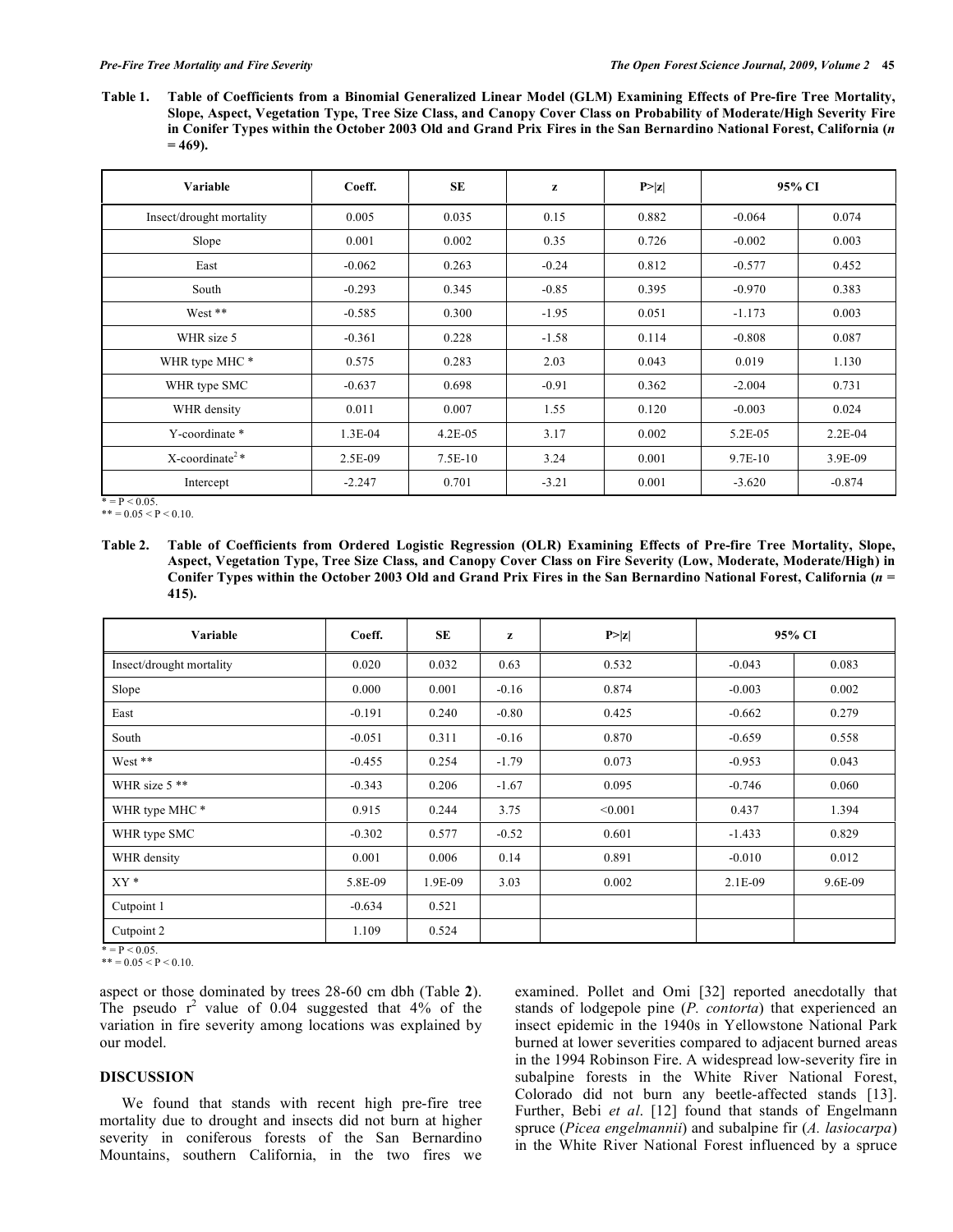beetle outbreak in the 1940s did not show higher susceptibility to 303 subsequent forest fires that burned after 1950. Our study area differed from these previous sites because most of the trees killed by insects and drought just prior to the fires in the San Bernardino Mountains were still standing and had retained needles. Despite differences in sites and forest types, previous studies and our results provide compelling evidence that when fire does occur, stands with considerable tree mortality due to drought and insects will not burn at higher severity than stands without significant tree mortality, either in the short or long term.

 While pre-fire tree mortality had no effect on fire severity in burned stands, we found that sample locations dominated by the largest size class of trees (>61 cm dbh) burned at lower severities than locations dominated by trees 28-60 cm dbh (Table **2**). This result suggests that harvesting largersized trees for fire-severity reduction purposes is likely to be ineffective, and possibly counter-productive. These findings corroborate other recently published studies indicating that retention of the largest trees is likely to maintain normative fire behavior [33-35]. The smallest tree-size classes were not included in our analyses due to low sample sizes, so we could not determine the effects of still smaller tree-size classes on fire severity. An additional limitation on the potential effectiveness of fuel treatments to reduce fire severity in stands with high pre-fire mortality is the low likelihood that such stands will be affected by fire [14].

 Weather conditions can supersede the influence of stand structure and fuels on fire behavior in mixed-severity fire regimes [36], which probably accounts for the low  $r^2$  values of our models. We included topographical and stand structure variables, but we had no variables for wind speed, air temperature, and fuel and air moisture levels, for example. Odion and Hanson [36] analyzed the spatial patterns of fire severity for conifer forests in the three largest fires in the Sierra Nevada Mountains, California since 2000, and found that high-severity fire ranged from 10.9 to 28.9% of total area burned. Overall, we documented that 32% of conifer and mixed hardwood-conifer types burned at moderate/high severity in the 2003 Old and Grand Prix fires. The Old and Grand Prix fires may have had relatively high proportions of moderate/high severity due to the extreme fire weather resulting from Santa Ana winds, the lack of largetree components due to past harvest, or some combination thereof.

# **ACKNOWLEDGEMENTS**

 We thank the USDA Forest Service, San Bernardino National Forest, and the US Geological Survey for providing us with their GIS data layers, and two anonymous reviewers for helpful comments. We are grateful to Environment Now for funding this research.

#### **REFERENCES**

[1] Black SH. Logging to control insects: The science and myths behind managing forest insect "pests." A synthesis of independently reviewed research. The Xerces Society for Invertebrate Conservation. Portland: 2005 [cited 2009 April 9]. Available from: http://www.xerces.org/guidelines-logging-tocontrol-insects/

- [2] Maloney PE, Rizzo DM. Pathogens and insects in a pristine forest ecosystem: the Sierra San Pedro Martir, Baja, Mexico. Can J For Res 2002; 32: 448-57.
- [3] Breshears DD, Cobb NS, Rich PM, *et al*. Regional vegetation dieoff in response to global- change-type drought. Proc Nat Acad Sci USA 2005; 102: 15144-8.
- [4] Miller JM, Keen FP. Biology and control of the western pine beetle: A summary of the first fifty years of research. Miscellaneous Publication 800. Washington: USDA Forest Service Southwest Forest Range Experimental Station; 1960.
- [5] Bradley T, Tueller P. Effects of fire on bark beetle presence on Jeffrey pine in the Lake Tahoe Basin. For Ecol Manage 2001; 142: 205-14.
- [6] Wallin K, Kolb T, Skov K, *et al*. Seven-year results of thinning and burning restoration treatments on old ponderosa pines at the Gus Pearson natural area. Restor Ecol 2004; 12: 239-47.
- [7] Sala A, Peters G, McIntyre L, *et al*. Physiological responses of ponderosa pine in western Montana to thinning, prescribed fire and burning season. Tree Physiol 2005; 25: 339-48.
- [8] Sanchez-Martinez G, Wagner MR. Bark beetle community structure under four ponderosa pine stand conditions in northern Arizona. For Ecol Manage 2002; 170: 145-60.
- [9] Schwilk DW, Knapp EE, Ferrenberg SM, *et al*. Tree mortality from fire and bark beetles following early and late season prescribed fires in a Sierra Nevada mixed-conifer forest. For Ecol Manage 2006; 232: 36-45.
- [10] Furniss RL, Carolin VM. Western forest insects. Miscellaneous Publication 1339. USDA Forest Service; 1977.
- [11] Stuart JD, Agee JK, Gara RL. Lodgepole pine regeneration in an old, self-perpetuating forest in south central Oregon. Can J For Res 1989; 19: 1096-1104.
- [12] Bebi P, Kulakowski D, Veblen TT. Interactions between fire and spruce beetles in a subalpine Rocky Mountain Forest landscape. Ecology 2003; 84: 362-71.
- [13] Kulakowski D, Veblen TT, Bebi P. Effects of fire and spruce beetle outbreak legacies on the disturbance regime of a subalpine forest in Colorado. J Biogeogr 2003; 30: 1445-56.
- [14] Rhodes JJ, Baker WL. Fire probability, fuel treatment effectiveness and ecological tradeoffs in western U.S. public forests. Open Forest Sci J 2008; 1: 1-7.
- [15] Keeley JE, Fotheringham CJ. Lessons learned from the wildfires. In: Halsey RW, Ed. Fire, Chaparral, and Survival in Southern California. San Diego: Sunbelt Publications, Inc. 2005; 112- 122.
- [16] Agee JK. Fire Ecology of Pacific Northwest Forests. Washington: Island Press 1993.
- [17] Kauffman JB. Ecological relationships of vegetation and fire in Pacific Northwest forests. In: Walstead JD, Radosevich SR, Sandberg DV, Eds. Natural and Prescribed Fire in Pacific Northwest Forests. Corvallis: Oregon State University Press 1990; pp. 39-52.
- [18] Sawyer JO, Thornburgh DA, Griffin JR. Mixed evergreen forest. In: Barbour MG, Major J, Eds. Terrestrial vegetation of California. 2<sup>nd</sup> ed. Sacramento: California Native Plant Society 1988; pp. 359-382.
- [19] Thorne RF. Montane and subalpine forests of the Transverse and Peninsular Ranges. In: Barbour MG, Major J. Eds. Terrestrial vegetation of California. 2nd ed. Sacramento: California Native Plant Society 1988; pp. 537-558.
- [20] Barbour MG, Minnich RA. California upland forests and woodlands. In: Barbour MG, Billings WD, Eds. North American Terrestrial Vegetation. New York: Cambridge University Press 2000; pp. 161-202.
- [21] Stephenson JR, Calcarone GM. Southern California mountains and foothills assessment: habitat and species conservation issues. PSW-GTR-172. Albany, CA: USDA Forest Service Pacific Southwest Research Station 1999.
- [22] U.S. Department of Agriculture Forest Service. 2005. FSSDE.EvegTile52\_02\_03 and EvegTile54\_03: [cited 2006 Aug 1]. Available from: http://www.fs.fed.us/r5/rsl/clearinghouse/data. shtml
- [23] U.S. Department of Agriculture Forest Service. 2005. bdf\_mort05\_ir: [cited 2005 July 21]. Available from: http://www.fs.fed.us/r5/rsl/projects/frdb/layers/mort.html
- [24] U.S. Department of Interior Geological Survey. 2006. 2003old b class.tif and 2003grndprix b class.tif: [cited 2006 Feb 21]. Available from: http://edc.usgs.gov